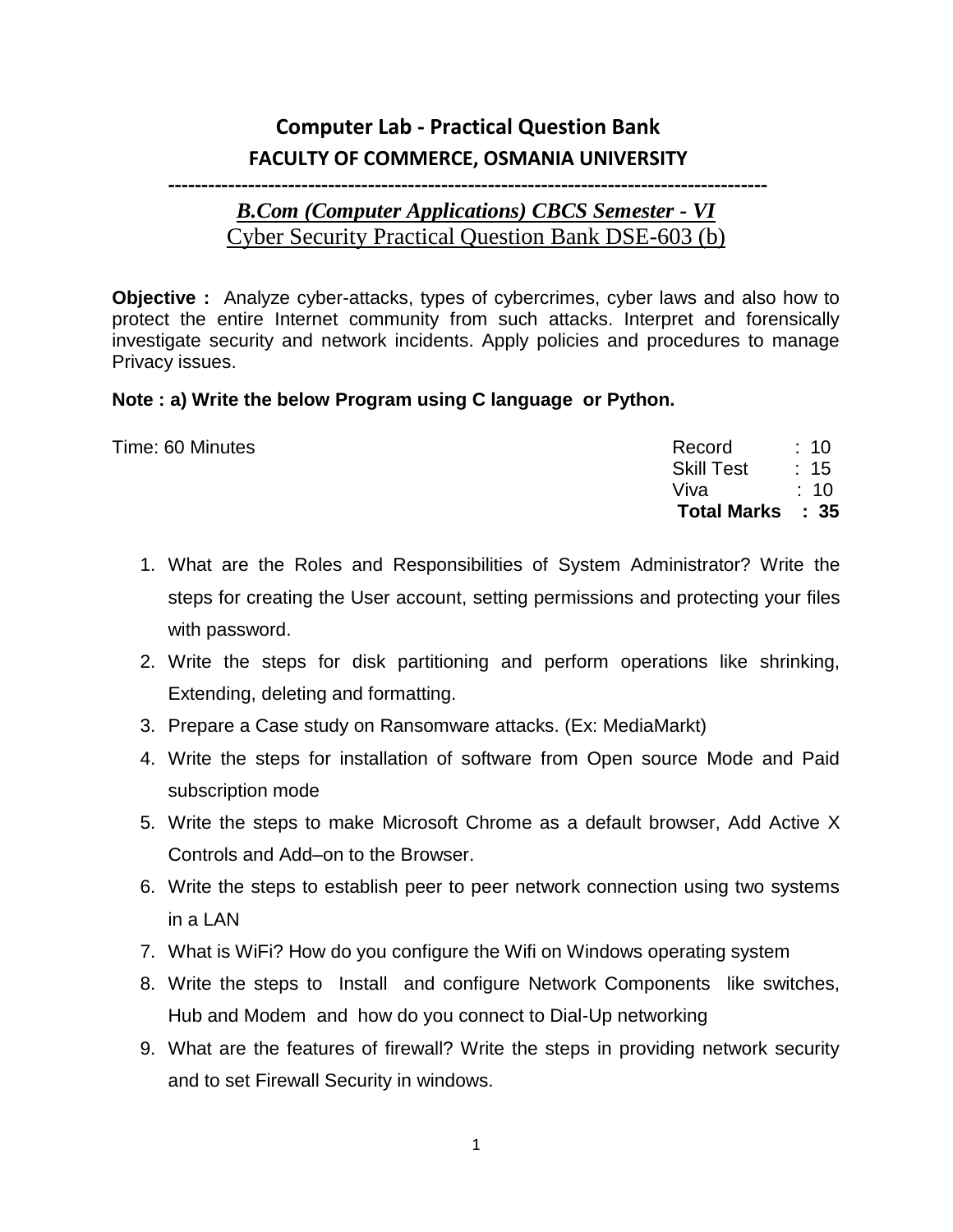- 10.Write the steps for installation of System Software, Application software and Antivirus.
- 11.What do you mean by Spooling printers? Write the steps for spooling printer.
- 12.Write a Program to identify the category of IP address for a given IP address
- 13.Write a Program to check the strength of the password.
- 14. Write the steps to transfer files between Wireless communication using Blue Tooth and FTP
- 15.Prepare a case study on Cosmos Bank Cyber attack in Pune
- 16.Write a Program to search the given pattern using optimized algorithm
- 17.Prepare a case study on Social Media Crime that occurred in Pune 2021.
- 18.Prepare a case study on Japanese Bank for Keylogger Scam
- 19. Write the steps to prevent the denial of Service attacks.
- 20. Write the steps to demonstrate intrusion detection system (ids) using the tool SNORT
- 21. What is Malware? Write the steps to remove the malware from your PC.
- 22.What are the various types of Vulnerabilities for hacking the web applications.
- 23.Write steps for sharing files and printer remotely between two system
- 24. List out the various Mobile security apps . Write the steps to install and use ,one of the mobile security app
- 25.Write the algorithm for encoding and decoding the Hash-Based Message Authentication Code(HMAC)
- 26.Prepare a case study on Mahesh Bank cyber attack.
- 27.Prepare a case study of cyber attack through Facebook Account
- 28.Create a Presentation on " Ethical Hacking" at least 10 slides
- 29. Write a Program to download a file from HTTP server
- 30.Create a Presentation on "Security Protocols" ( atleast 5 protocols)
- 31.Write the steps to detect the number of devices connected to wifi and block unauthorized devices
- 32. Prepare a case study on Crypto currency Cyber attack. (Ex: Grim Finance)
- 33.Write an algorithm and Program for encrypting a plain text and decrypting a cipher text using Caesar Cipher.